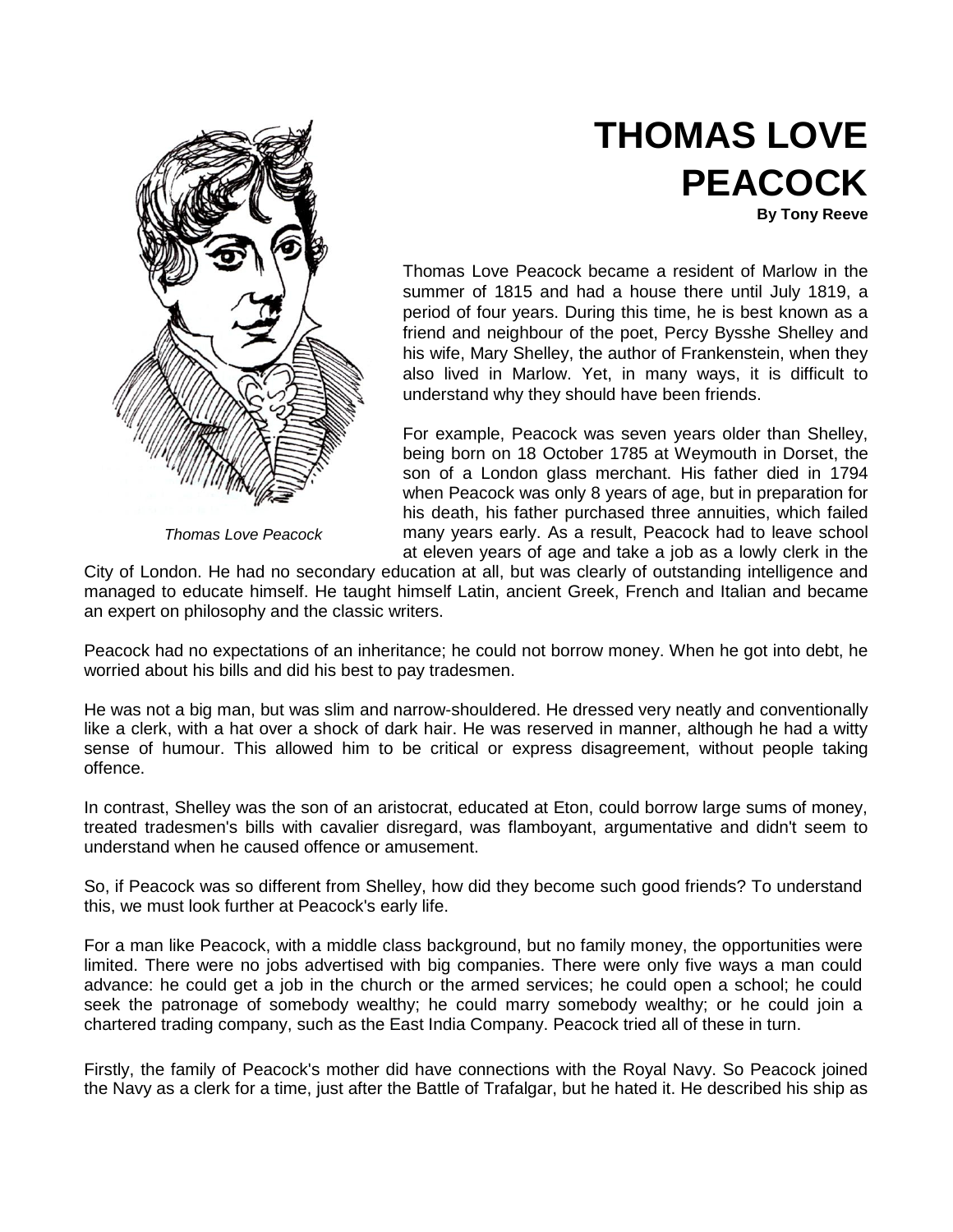"this floating inferno". A small collection of his poems was published in 1806, so he resigned his naval post in 1809, falsely confidant that he could earn his living as a writer.

Peacock loved walking over long distances. Later that year, he began a solitary two-week walk, tracing the course of the Thames from its source to Chertsey, a distance of some 180 miles. This enabled him to expand on a poem, which was published the following year as *The Genius of the Thames.* Maybe this was when he got to know and appreciate Marlow for the first time.

He also spent a time in North Wales, when he became familiar with the copper and slate businesses controlled by the Williams family, who had their home in Temple, just across the river, near Marlow.

However, Peacock found it almost impossible to make a living as a poet. His money problems were made worse when his mother suddenly became dependent upon him. He worked very hard at writing poems and plays, which were regarded as very promising, but they produced no income and he was fortunate even to get a little charitable support from The Literary Fund, which, by some coincidence was founded and supported by the Williams family.

Peacock was destitute and close to suicide. He tried opening a school and even contemplated becoming a labourer. What he needed was a powerful patron.

This is where the unlikely figure of Percy Bysshe Shelley enters the picture. As an aristocrat, Shelley had the power of giving recommendation and patronage. Therefore, a mutual friend sent Shelley a copy of Peacock's poems, asking whether he could do something for him.

Shelley realized that Peacock was not only a deserving and talented writer, but was also experienced in the ways of business, which could be useful to him. Peacock demonstrated his keenness by accompanying Shelley and his first wife, Harriet, when they visited the home of friends for several weeks at Bracknell in September 1813. They got on well, although this immediately revealed differences in maturity and worldly experience. Peacock was amused at Shelley's belief in free love, naturism and vegetarianism; he thought they were cranky and said so.

In July the following year, Shelley abandoned Harriet and his children by eloping to the continent with Mary Godwin and her step-sister, Claire Clairemont. He wrote to Peacock to ask him `to superintend money affairs' in his absence. This would be better described as 'keeping his debtors at bay'. On Shelley's return in September, Peacock helped Shelley to elude bailiffs by hiding him in the rooms he had rented for his mother in Chancery Lane. This is when the two men became good friends. Yet at the same time, it was obvious that Shelley could not be relied on as a patron. Peacock had to find another route to solving his money problems.

Another way that a person like Peacock could progress in life was to marry well. This should not be regarded as a scurrilous ambition; if a father had no sons, he would often be glad to take a son-in-law into his business to make sure it continued after his own death, so that his widow and daughter would be well taken care of. If the prospective suitor could make himself acceptable to the bride-to-be, so much the better, although this was not always regarded as essential.

Therefore in the same year, Peacock proposed marriage to three young ladies, all without success. This was almost certainly because his prospects as a dramatist and poet did not appeal to their fathers, regardless of the ladies' feelings. No doubt they were also aware of his friendship with the free-loving Shelley.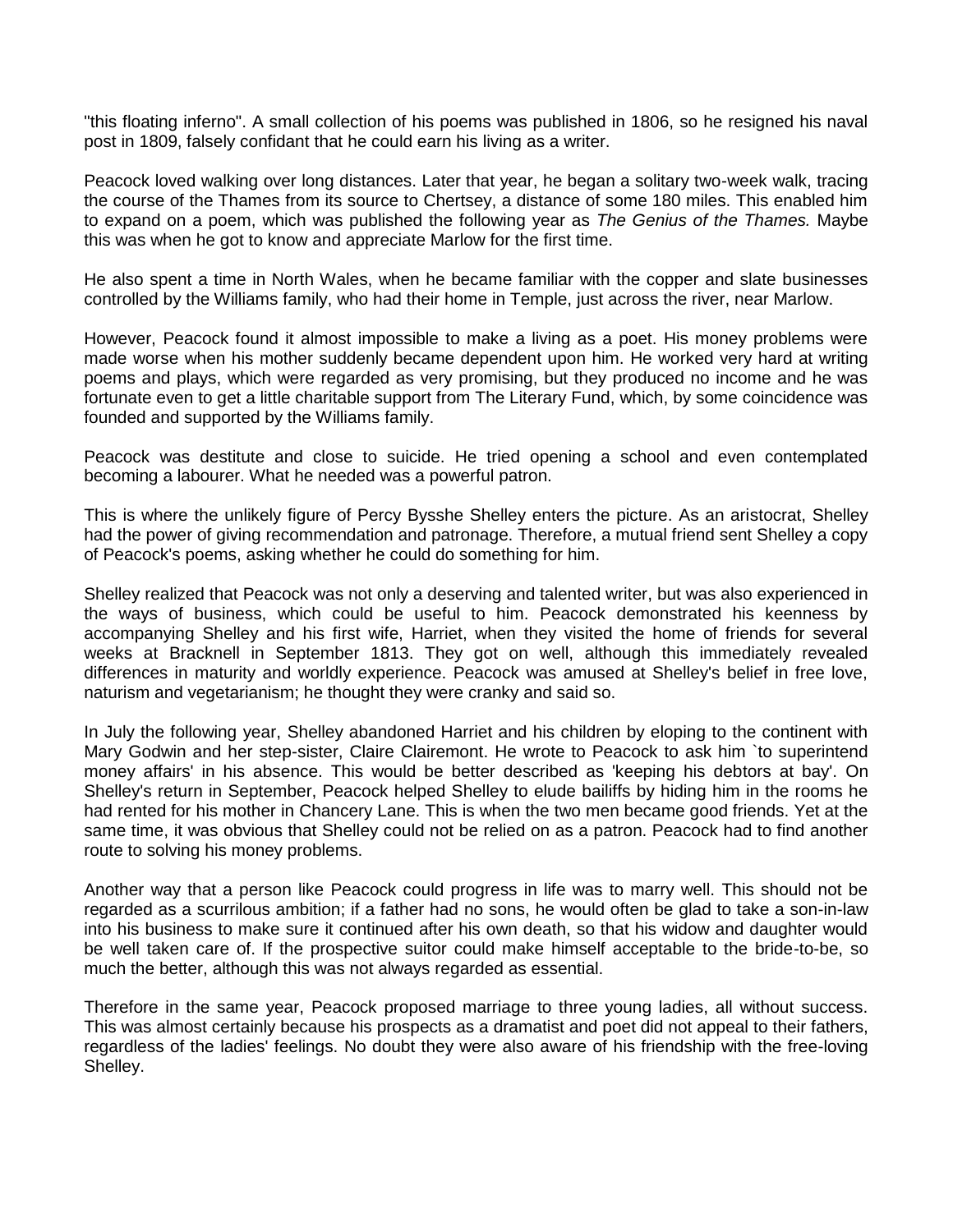Then Shelley's grandfather suddenly died and Shelley was able to give Peacock a sort of salary, £ 120 a year. Their relationship resumed, based on patronage as well as friendship.

Peacock was now able to rent a small house for himself and his mother and return to the writing he loved. The place he chose was in Oxford Lane (now renamed Oxford Road), Marlow, backing on to what is now Borlase Field, in the summer of 1815, the year of Waterloo.

Shelley came to stay with Peacock in Marlow, while they looked for somewhere for Shelley and Mary Godwin to live. They found a suitable house near Windsor, to which Peacock walked regularly to converse not only with Shelley and Mary Godwin, but also to renew acquaintance with another old friend, William St Croix, who was in the household of George III at Windsor. Peacock was particularly fond of St Croix's sister, Marianne, and had earlier proposed marriage to her, but nothing came of it, although they became loosely engaged for a time.

Peacock influenced Shelley to take up activities such as long-distance walking and sailing, in which Peacock was proficient. In late August 1815, Peacock, Shelley, Mary and her half-brother made a boating excursion up the Thames from Old Windsor to beyond Cricklade, a similar journey to that Peacock had made on foot six years before.

Peacock's example also encouraged Shelley to spend more time to polish his writing, which contributed to Shelley developing the lyrical style for which he has since become famous. Conversely, Peacock realized he could not match Shelley's genius as a poet, but he could develop a new way of writing in prose, combining his precise style with his natural sense of humour.

In December that year, Peacock completed the first of the novels for which he is best remembered, *Headlong Hall,* which proved a success. At last, Thomas Love Peacock had achieved a first step up the crowded hill of literary acclaim.

Peacock's novels were satires. *Headlong Hall* parodied the free love, vegetarianism, naturism and inconclusive debates that he had witnessed in Bracknell. The novel was regarded as daring and original, often making farcical situations funnier by describing them with delicate precision, as in the following.

*"Several of the ladies shrieked at the sight of the skull; and Miss Tenorina, starting up in great*  haste and terror, caused the subversion of a cup of chocolate, which a servant was handing to the *Reverend Dr Gaster, into the nape of the neck of Sir Patrick O'Prism. Sir Patrick, rising impetuously, to clap an extinquisher, as he expressed himself, on the farthing rushlight of the rascal's life, pushed over the chair of Marmaduke Milestone, Esquire, who, catching for support at the first thing that came in his*  way, which happened unluckily to be the corner of the table-cloth, drew it instantaneously with him to *the floor, involving plates, cups and saucers, in one promiscuous ruin."*

Peacock now became respected as an equal by Shelley, although he never ceased to honour his obligations to Shelley. When Shelley went to Switzerland with Mary Godwin and her step-sister, Claire, Shelley asked him to find another house for them on their return. This proved to be Albion House in West Street, Marlow. Peacock saw to the redecoration, furnishing and laying out of the garden.

Before they moved in, Shelley and Mary, now married, came to stay with Peacock and his mother in Oxford Lane for a few weeks, where she worked on the final draft of *Frankenstein.* However, Mary did not get on with Peacock's mother, nor did she appreciate Peacock's qualities. She announced that *`he morally disgusts me'.* This was not only because of the payments he accepted, but also because Peacock had been a friend of Shelley's deserted first wife, Harriet, and refused to be dissuaded from a good opinion of her. Mary was quick to make ill judgements of people who crossed her in some way.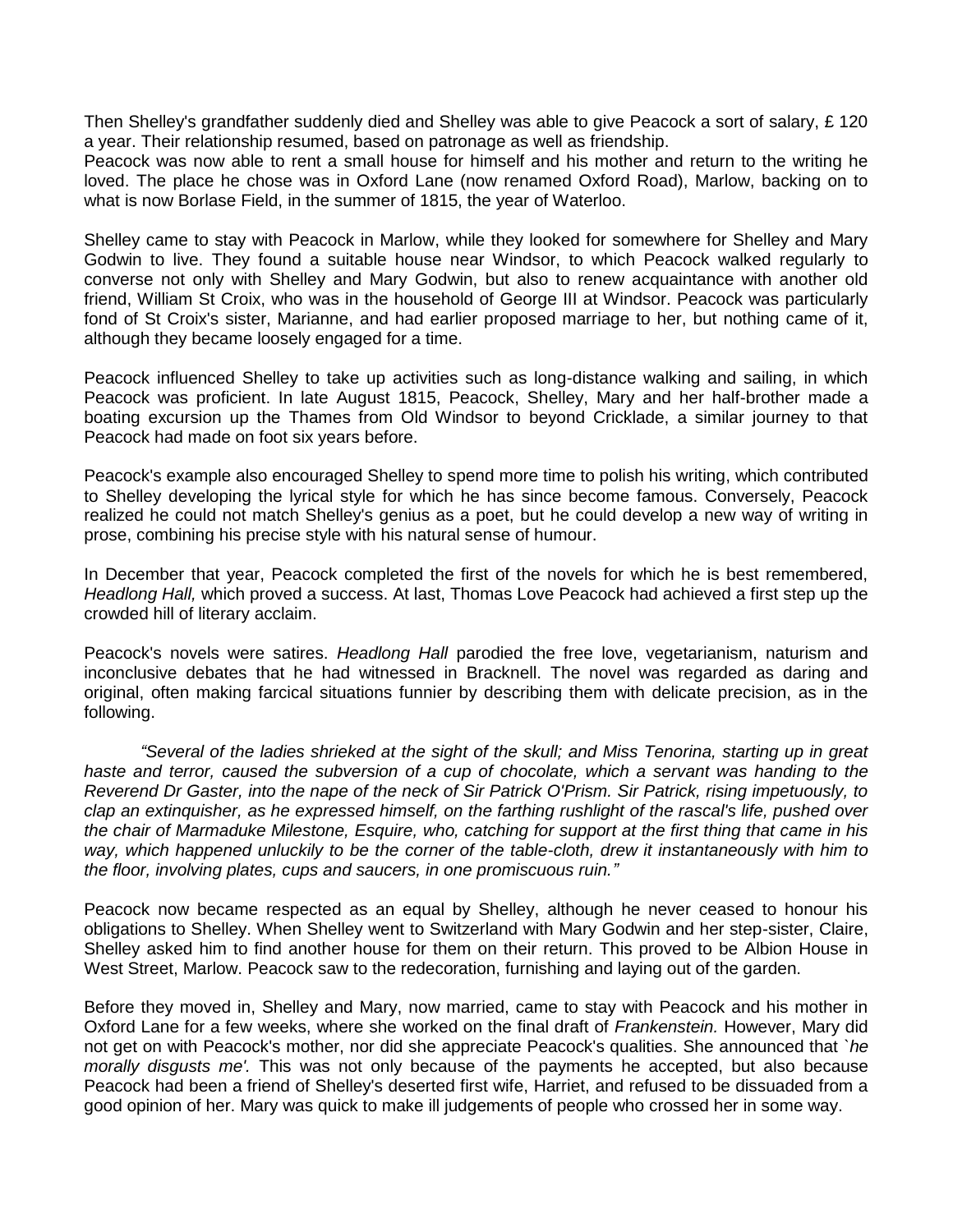Somebody else who was not acceptable to Mary was Shelley's long-time friend Thomas Jefferson Hogg. So when Hogg came to visit Shelley at his new home in Marlow he tended to stay with Peacock, rather than Shelley. Nevertheless, the three men spent many enjoyable hours together, sailing in Shelley's boat on the Thames or taking long walks to Virginia Water, Chequers or even London, on several occasions.

In the following Spring, 1817, Peacock's second satirical novel, *Melincourt,* was published. In this, he introduces someone called Sir Oran Haut-Ton, an orangutang, who was more successful than many of his human companions, but of course, was unable to speak. He had bought himself a baronetcy and planned to get himself and his joint candidate, Mr Sarcastic, into Parliament by buying votes in the rotten borough of Onevote. So by carrying accepted conventions to their absurd conclusions, Peacock was demonstrating the evils of corruption and, in effect, appealing for political reform. *"A corrupt administration estimates conscience and Stilton cheese by the same criterion, that its rottenness was its recommendation."*

Peacock uses debate between characters to satirize many contemporary topics, such as the first use of paper money. It enabled him to make public political comment at a time when any criticism of Government was severely repressed.

Shelley was desperate to get what he regarded as his own great masterpiece, *The Revolt of Islam,*  completed and published. He did eventually do so, but only after Peacock and others altered some 60 lines. After this, Shelley left Marlow for Italy, from which he never returned, leaving Peacock to deal with his possessions. However, just before his patron's departure, Peacock proposed marriage yet again, this time surprisingly to Mary's half-sister, Claire Clairmont, who was clutching the illegitimate child she had recently borne by Lord Byron. By the standards of the time, her history meant she could never have expected to receive a reputable proposal of marriage again, but she still turned Peacock down, preferring to continue tagging along as Shelley's alternative woman.

Meantime, Peacock was working on another satirical novel, *Nightmare Abbey,* in which he gently satirizes some of his friends and ridicules their more extreme ideas. For example, the character, Scythrop, is clearly a caricature of Shelley.

The following is an example of his polished and witty style:

*"Mr. And Mrs. Hilary brought with them an orphan neice, a daughter of Mr Glowry's youngest sister, who had made a runaway love-match with an Irish officer. The lady's fortune disappeared in the*  first year: love, by a natural consequence, disappeared in the second: the Irishman himself, by a still *more natural consequence, disappeared in the third."*

*Nightmare Abbey* was published in November 1818.

After Shelley's departure, Peacock had agreed to write to him every fortnight to keep him informed of events in England. In his letter at the end of May, Peacock wrote: *"I have no idea and no wish remaining to leave Marlow, and when you return to England you will find me still here, though perhaps*  not in the same house..." On 5<sup>th</sup> July 1818, he wrote: "We have been very tranquil in our rotten *borough amidst the bustle of the general election which has been attended in one or two places with very riotous proceedings. ...You will find me on your return to England in the same town but another house..."*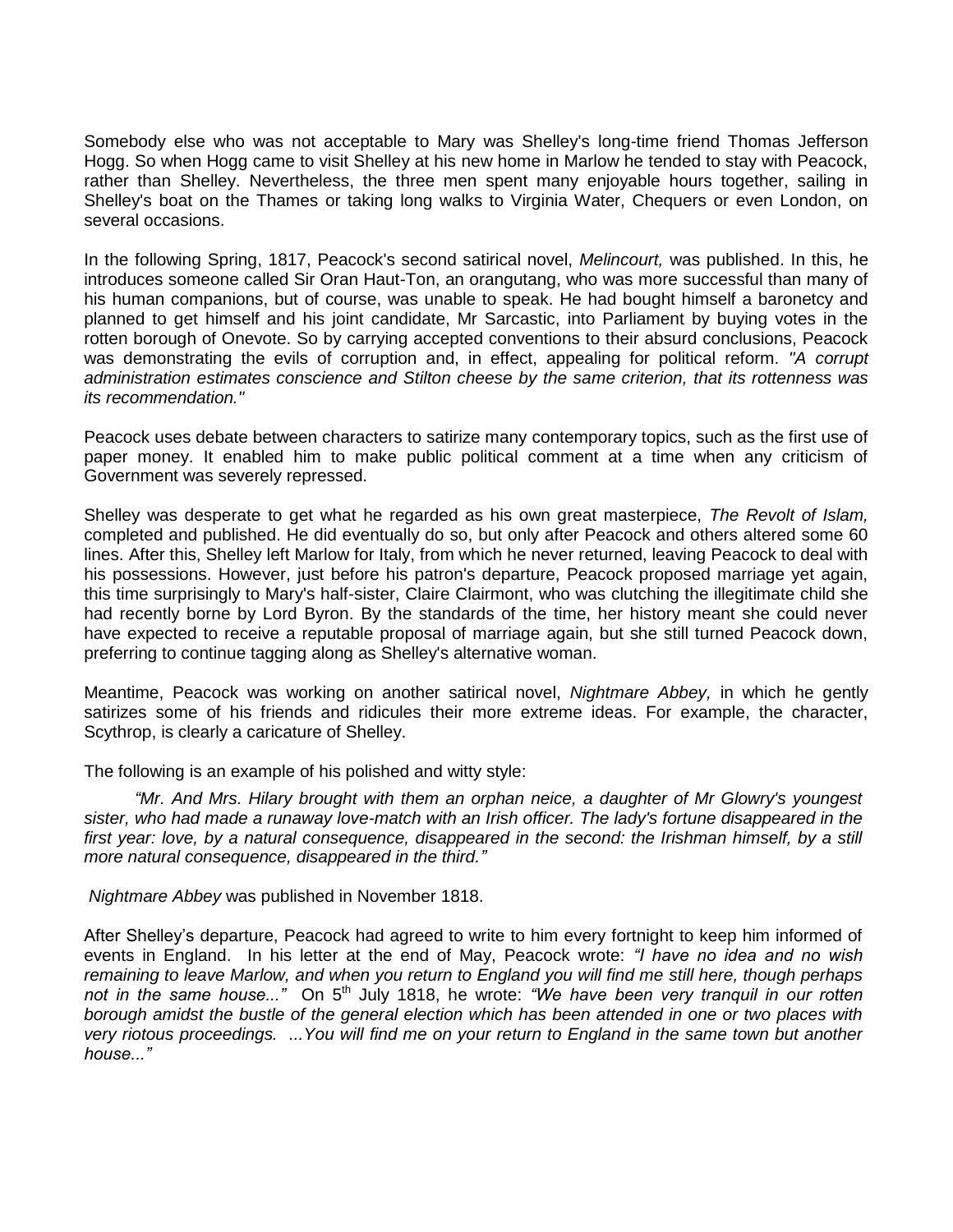He wrote to Shelley again on 19 July 1818, *`I have changed my habitation, having been literally besieged out of the other by horses and children. It is cheap and exceedingly comfortable. It is the one where Major Kelly lived when you were here, facing the Quoiting Place in West Street'.*

The house now bears a grey plaque, recording that Peacock lived there from 1815 to 1819. He did rent houses in Marlow for that period, but he actually lived in that house only for the last six months of 1818.



Peacock was a very private man: he did not keep a diary, except for the last six months he lived in Marlow. Unfortunately, there is very little of interest in it, but he does mention Marlow horse races.

On 23rd July: *'Very ill in the morning ... Marlow Pony Races in Spade Oak Meadow Field, an excellent race ground of considerable note. This year the first experiment to revive the custom. Had a very pleasant day. The races were well-managed, the day beautiful: the scene delightful: the sport good and continued till sunset.*

The journal ends on Saturday 26<sup>th</sup> September, but in a letter to Shelley on 29<sup>th</sup> November 1818, he reported, *I rise every morning at half past 5 and write before breakfast by lamp-light.'* The result of this was *Maid Marian,* later published by Hookham.

In a further letter to Shelley on 15 December 1818, Peacock talks about his satisfaction with his house in Marlow: *`You can have no conception, from what you have seen of its outside, how comfortable this house is. I never before inhabited* [one] *so much to my mind, nor in a place so well adapted to all my purposes'.*

Nevertheless, he wrote his next letter from lodgings in Covent Garden, London. After trying over several years, Peacock had found someone to recommend him for a job in the East India Company. On 13*<sup>t</sup>* ` January 1819, he wrote to Shelley from his new lodgings, *`I now spend every morning at the India House from half past 10 to half past four, studying Indian affairs.'*

Consequently, in July of that year, he vacated his house in Marlow and moved his mother to a new home at Stamford Street, Blackfriars, London.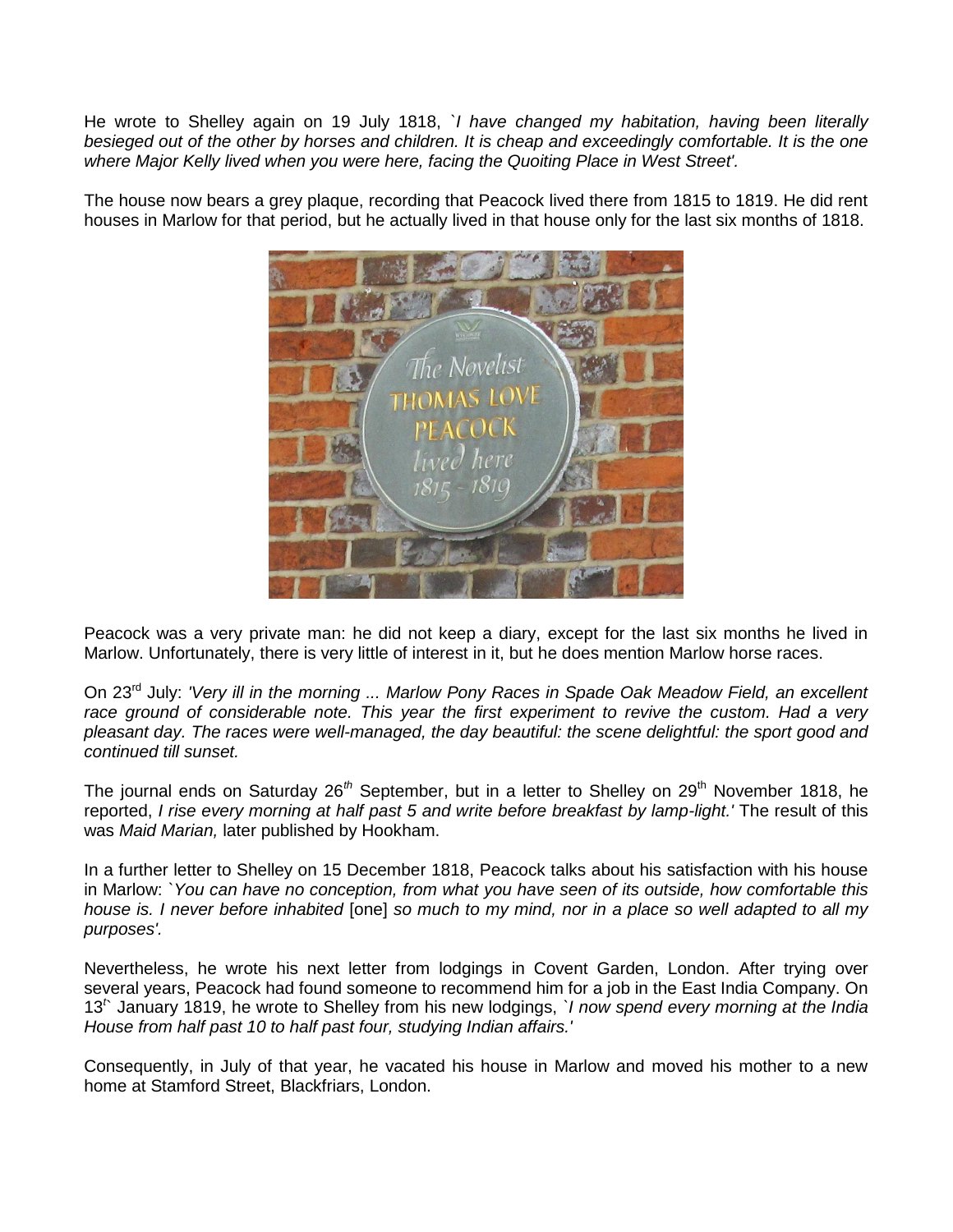The departure of the Shelleys and later Peacock from Marlow marked the end of a most extraordinarily creative period for all three of them. None of them quite rose again to the same peak that they achieved during those three years of 1816 to 1818. It was a significant period in British literary history.

On the strength of this new security, Peacock once again sought a wife. Her name was Jane Gryffydh, a Welsh parson's daughter, whom he not seen or communicated with since April 1811. She must have been astonished to receive a letter from him after so many years, particularly when she read its contents.

It is even more extraordinary that she wrote back immediately and accepted his proposal, even though, as a parson's daughter, she was worried by his lack of religious belief. They were married four months later in Cardiganshire. Peacock's recent appointment did not permit them to have what we should term 'a honeymoon', but they did go on their first holiday in September the same year to Marlow.

Meantime Peacock had become a practical man of business at the East India Company. He became the Company's acknowledged expert on the new technology of steam navigation. He supervised the design and construction to trials of a new class of iron steamers that had moveable keels so that they could not only be used at sea, but also navigate the shallower reaches of the river approaches to trading posts.

Peacock's satirical novel, *Maid Marian,* was written in Marlow, but was published in 1822, after he had moved. It was actually adapted into a pantomime or operetta, with additional scenes grafted from Ivanhoe, and had a long run at Covent Garden. In 1829 and 1831, he produced two more novels, *The Misfortunes of Elphin* and *Crotchet Castle.*

He also began writing reviews of opera performances for *The Globe* and the *Examiner.* He was clearly very knowledgeable and displayed considerable insight, being one of the first to recognize the virtues of Bellini, Paganini and Beethoven.

Peacock and his wife were happy together for a few years and had three daughters and a son, but the second daughter died in 1826 before her third birthday. Peacock's wife became inconsolable after the death; she gradually became a complete invalid and mentally ill. Peacock did everything he could to console her, even to the extent of adopting Mary Ann Rosewall, the baby daughter of a local labourer; but it did not help: Peacock and his wife became incompatible and they parted. Nevertheless, Peacock continued to provide for all his wife's needs and maintained a house for her in Southend-on-Sea, until she died in 1851.

In the following year, he made yet another extraordinary proposal of marriage; this time to the niece of Claire Clairmont. Although Claire had turned him down herself 32 years earlier, she encouraged Pauline Clairmont to accept, but he was rejected again for the same obvious reason: he was too old for her.

Peacock retired in 1856, at the age of 70, after 37 years service. He then became something of a recluse and rarely left his home in Halliford. His tastes were a good library, a good dinner, a pleasant garden and rural walks.

However retirement did enable him to produce a lengthy poem, *Newark Abbey,* ten articles in *Frasers*  magazine (including his memoirs of Shelley) and one last satirical novel, *Gryll Grange.*